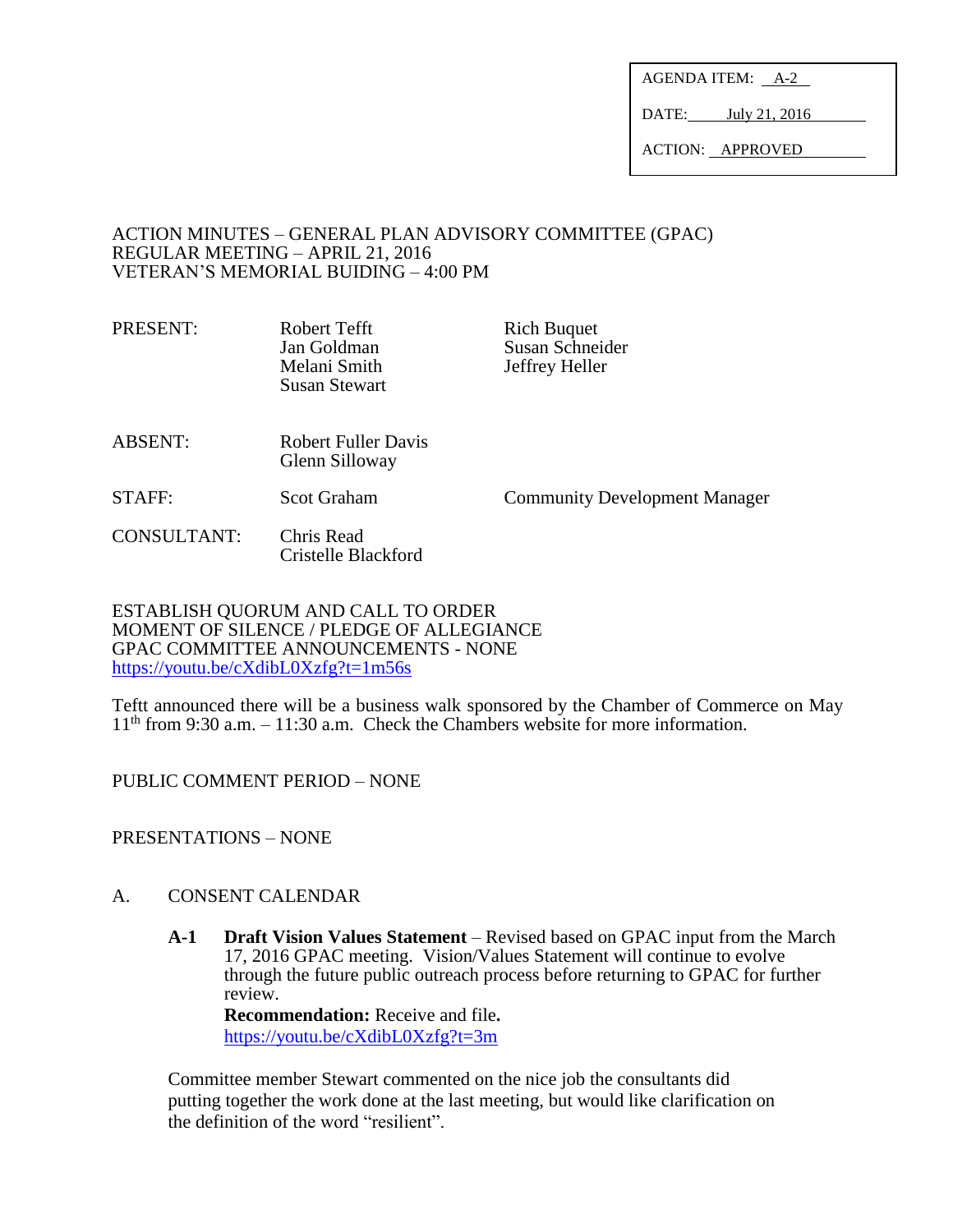Chris Read, consultant, responded the definition of resilient will develop as the group moves forward. Read also noted it could mean a lot of things to different people in different contexts.

Committee member Tefft recommended to receive and file. <https://youtu.be/cXdibL0Xzfg?t=4m58s>

## B. UNFINISHED BUSINESS - NONE

# C. NEW BUSINESS

<https://youtu.be/cXdibL0Xzfg>

Graham briefly explained the presentation will flow from one item to another, and the agenda was set up to provide information on what each item is.

**C-1 General Plan and Local Coastal Program 101 Discussion/Presentation.** Item will provide overview of required General Plan Elements and Local Coastal Program policies. **Facilitated by**: Michael Baker International

*(no staff report – presentation only)*

**C-2 General Plan Advisory Committee Roles and Responsibilities Discussion.** Item will include discussion of the role the GPAC plays in the overall GP/LCP update process including how the GPAC will interact with the Public, Council, Consultant and Staff.

*(no staff report – presentation only)*

- **C-3 Concurrent Planning Efforts Discussion.** Brief discussion of both ongoing and future planning efforts that will both parallel and inform the GP/LCP update process. *(no staff report – presentation only)*
- **C-4 Discussion/Presentation on Draft GPAC outreach toolkit.**  Facilitated by: Michael Baker International

Chris Read presented the General Plan/LCP 101, Roles and Responsibilities and Concurrent Planning Efforts and answered question from the Committee.

Cristelle Blackford, consultant, updated the Committee on the outreach program. Blackford will forward a list of outreach groups to the Committee.

Blackford reviewed what the outreach tool kit was and stated the team will keep a list of all meetings the GPAC Committee will be attending. Blackford recommends the Committee carbon copy Graham on all meetings attended and also let Graham if they would be reaching out to a certain group. By doing this, everyone will be on the same page.

Blackford also reviewed notifications or invitations for meetings. Blackford stated a poster was created which contained information on how the public could give their input or request a meeting. Blackford noted the posters were placed at the Chamber, different stores, civic areas, and the library.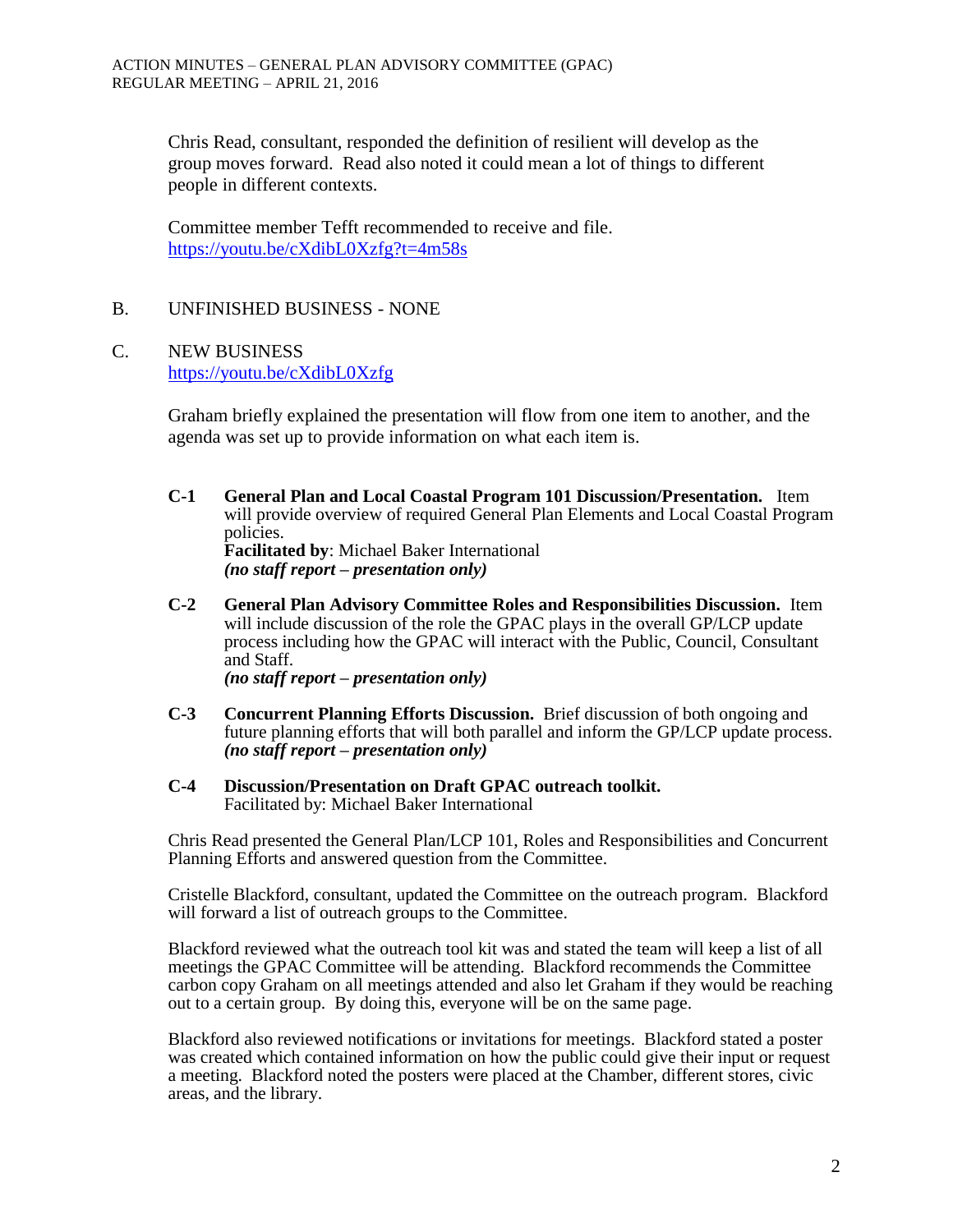#### ACTION MINUTES – GENERAL PLAN ADVISORY COMMITTEE (GPAC) REGULAR MEETING – APRIL 21, 2016

Tammy Seale, Director, stated they have not scheduled any focus group meetings yet. The team has been working with Graham on the Downtown Waterfront Strategic Plan along with the workshops for the Embarcadero Widening Project, the Warf Project and the Economic Development Strategic Plan. The team is working to make sure they do not duplicate any questions other plans have asked for in their process.

Blackford continued and went over what was included in the toolkit and gave tips on the contents in the toolkit.

Schneider asked if any of the literature would be translated into Spanish and made available.

Seale responded they could take a look at the information and noted there would be flexibility if Spanish literature is needed.

Smith asked Graham if the CityVoice was going to be summarized.

Graham responded he would add the information to the City's web page.

Tefft asked Blackford if the comment cards could be printed on card stock with their return address. This way the comments would come back to the Committee member who sent it out. Tefft also asked how to handle people who wanted to get involved on a specific issue(s) that was not necessarily on the agenda.

Blackford suggested the comment cards should be given out at the beginning of the meeting and noted, if there was an issue a person wanted to speak about, the GPAC member should record what the person is saying and remind them to speak briefly about the issue. The Committee member should focus on the topic of the meeting and let the person know there are other people who would like to voice their concern(s).

### D. COMMITTEE MEMBER CLOSING COMMENTS <https://youtu.be/cXdibL0Xzfg?t=1h49m52s>

Goldman wanted to verify that the role of the GPAC member role was not to organize meetings, but to be available for the meeting organizer and to make sure the GPAC members name was placed on the meeting agenda.

Blackford responded this is what the consultant team had expected as a role for the Committee member.

## E. COMMUNITY DEVELOPMENT MANAGER/MICHAEL BAKER INTL. COMMENTS - NONE

## F. ADJOURNMENT

The meeting adjourned at 5:54 p.m. to the regular GPAC Committee meeting on May 19, 2016 at 4:00 p.m. Location to be determined.